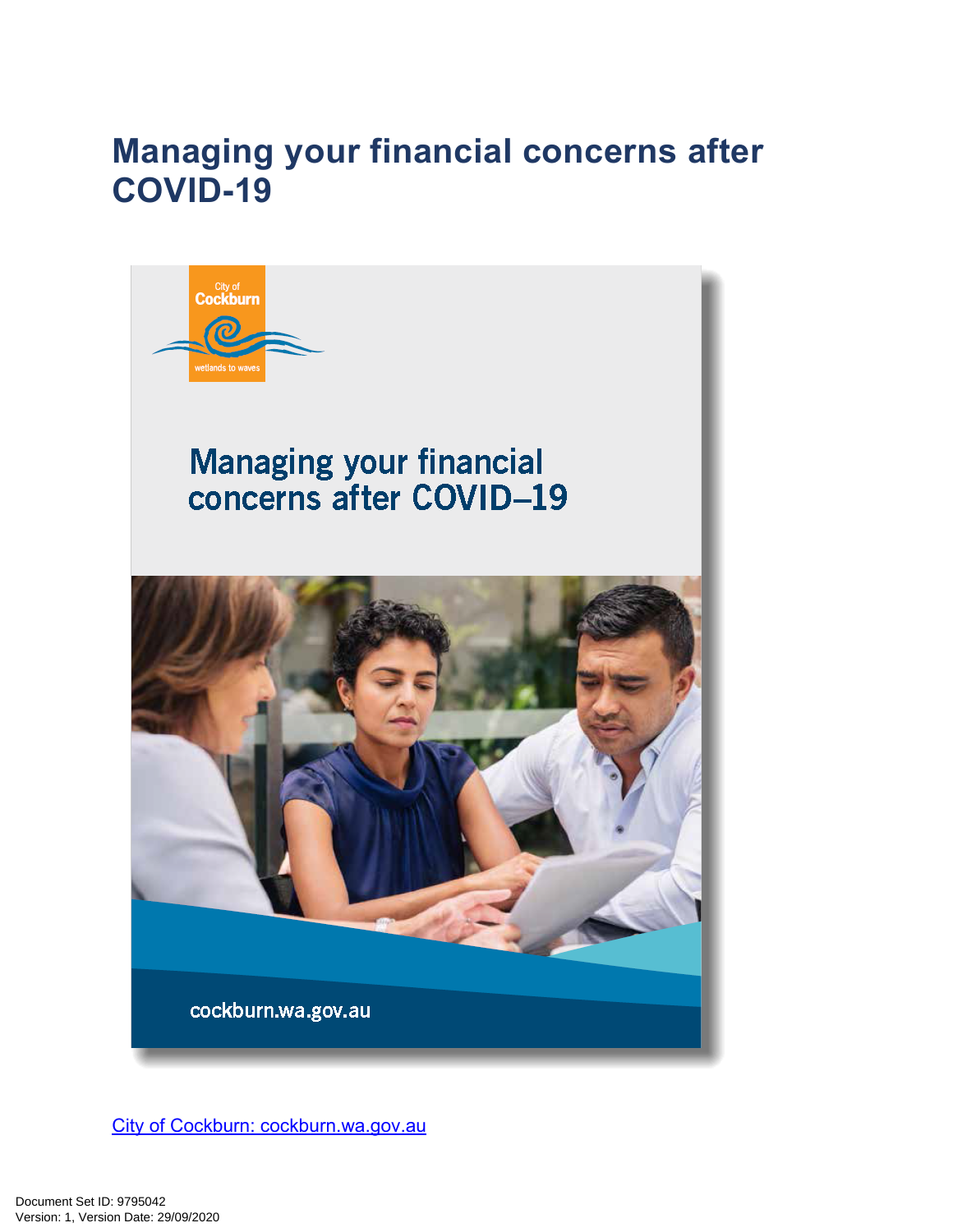# **Acknowledgement of Country**

The Mayor, Councillors and staff of the City of Cockburn acknowledge the Whadjuk Nyungar people of Beeliar boodja as the traditional custodians of this land. We pay our respect to the Elders, past, present and emerging.

# **Post Covid-19 Assistance**

### **Loans**

According to the Australian Banking Association (ABA), as of 4 June, one in 14 mortgages had been deferred:

- Number of mortgages deferred: **485,063**
- Number of business loans deferred: **216,372**
- Total number Covid loan deferrals: **779,458**
- Value on mortgages deferred: **\$175 and a half billion dollars**
- Total value all loans deferred **\$236 billion dollars** of deferred loans.

If you were experiencing financial difficulty due to COVID-19, you may have put your home loan repayments on hold for up to six months. During this time, interest continued to be charged on your loan. This interest needs to be repaid and will increase your mortgage payments depending on the size, interest rate and length of assistance. The reason for this is because you'll be paying off a higher balance in the same period of time.

#### **Please access independent information and advice before deciding which option is best for your situation.**

If you are already at the minimum repayment amount, all funds in your redraw and offset accounts have been exhausted and you are still unable to service the loan, you could look into the following options. Remember the Lender will need to assess the suitability of the chosen option based on individual circumstances at the time.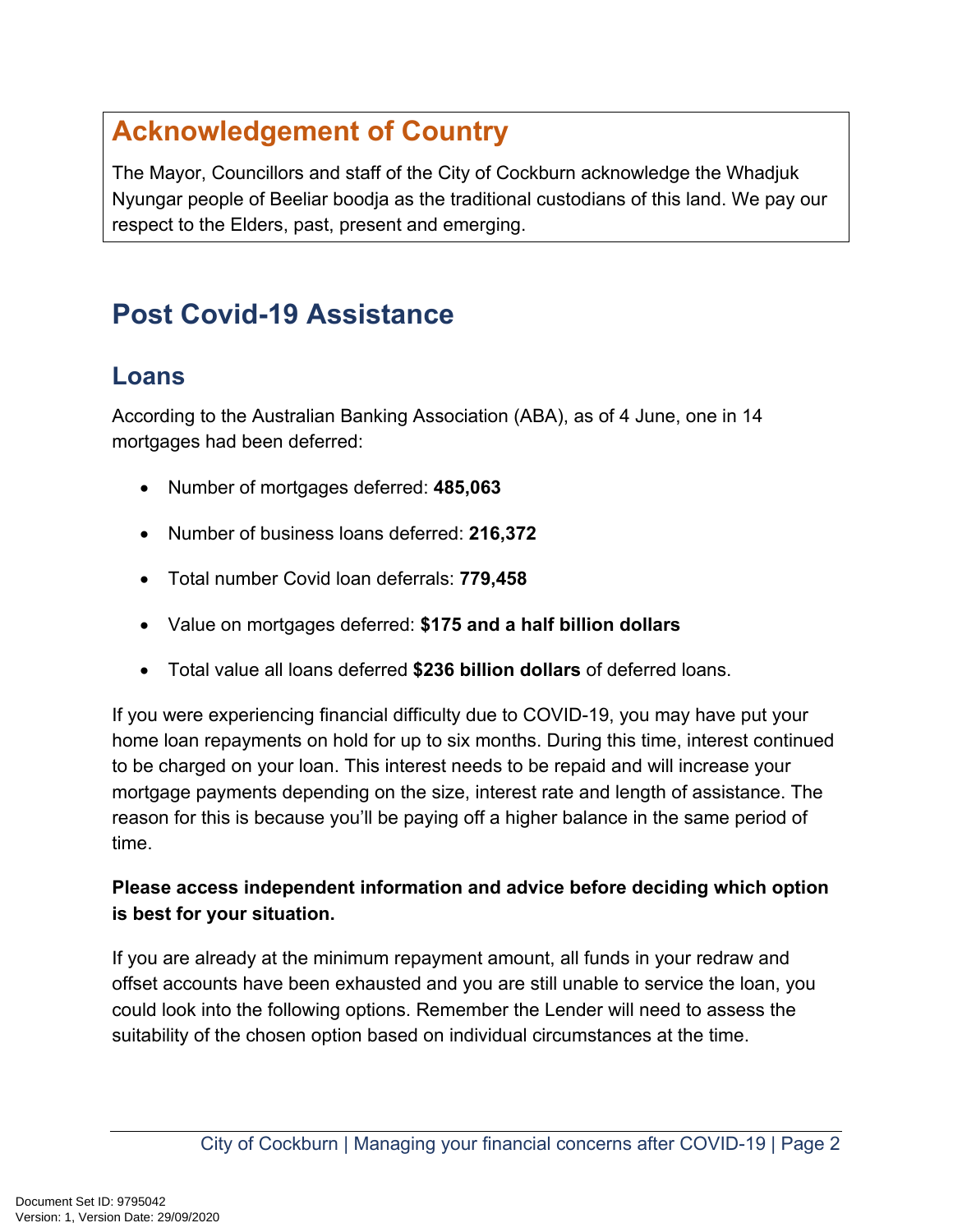## **Extend the life of the loan**

As an example, if you have a 25 year loan you could discuss the option of extending it to 30 years. This could keep payment amounts close to the 'pre-mortgage holiday' period.

Applications will be treated as new applications including credit check and financial capacity at the time of application for finance. The enquiry will be listed on your credit file.

## **Interest Capitalisation**

This will prevent your payments from increasing after the assistance ends. The additional outstanding interest can be added at the end of the loan period as it is added to the principle.

Placing the arrears on the end of the loan often requires proof of being able to maintain the repayments on the loan prior to bank assistance. Some lenders may request up to six months of continuous payments with all amount paid in full before the option of capitalisation can be approved.

### **Change your repayments to interest only**

You may wish to consider applying to switch from principal and interest repayments to interest-only repayments. This will increase the amount of interest over the life of the loan as the principal is not being addressed for the agreed period. It will reduce your repayment amount if you are still having financial difficulty.

## **Stay with your lender and restructure your loan**

Other options could include staying with a principal and interest loan, but restructuring it, such as moving from a variable to a fixed rate, or switching to a split variable/fixed arrangement. Some banks are changing or waiving their fees for loan restructuring, however, you should check what fees and charges may apply to loan changes. It could also be a good time to negotiate a reduction in your interest rates.

## **Refinance and consolidate any other debts**

Consider how much equity you have in your property. If you have enough equity you may be able to consolidate your other debts. This will again increase the length of the

City of Cockburn | Managing your financial concerns after COVID-19 | Page 3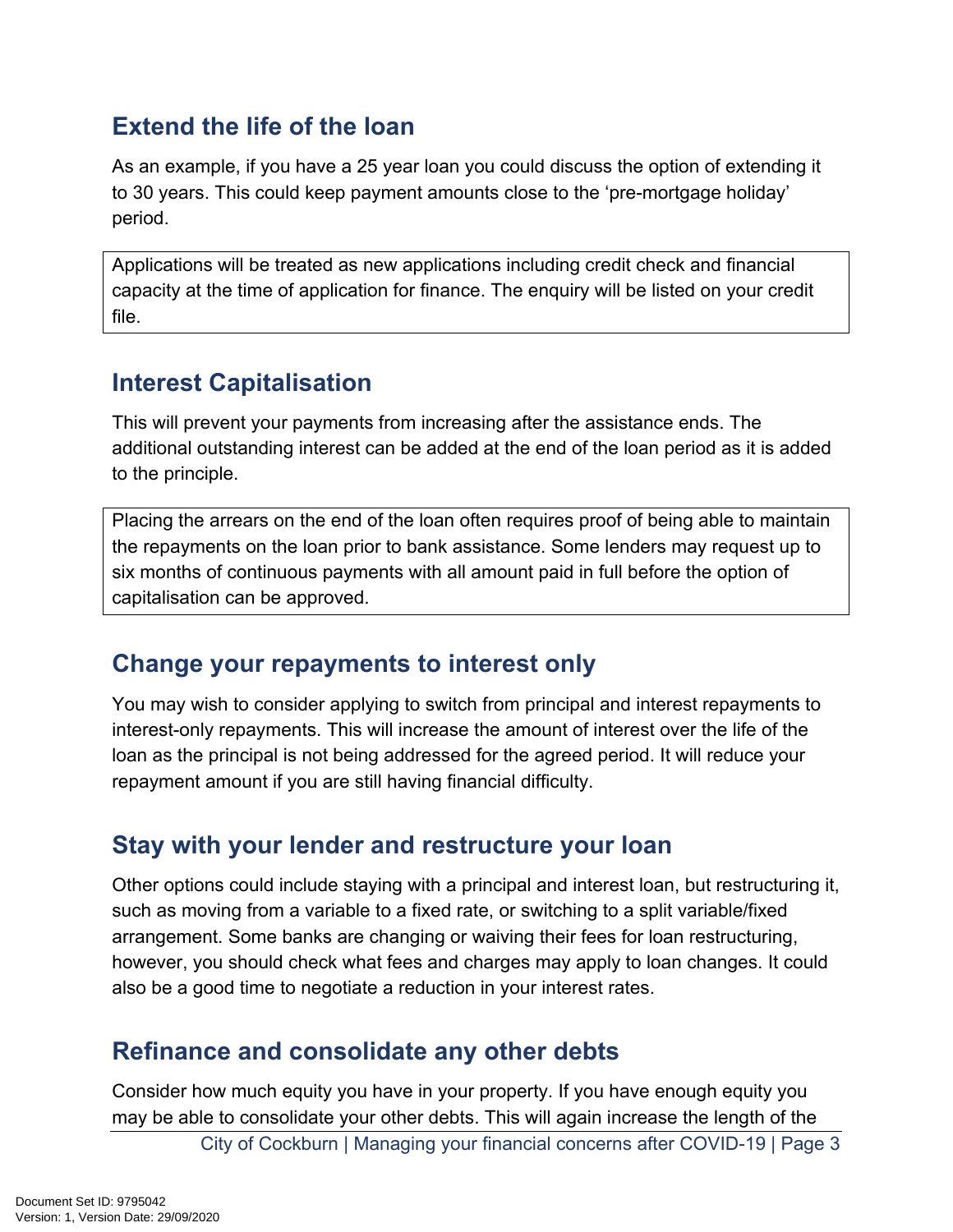loan but can be considered if other debts can't be met in addition to the mortgage repayments. Be sure to consider all associated fees and application costs as well as the timing and impact these changes could have on your wider financial situation.

## **Insurance – Check your superannuation and ask your lender**

You may have insurance that covers you for illness or loss of employment. If you do and you're eligible to receive payments under that insurance, you could consider using that money to make your loan repayments. Contact your bank and superannuation company and ask the question, "Do I have any insurance attached to my product?"

# **Fee Waiver**

Contact your lender and ask for any monthly account keeping or yearly fees to be waived.

## **Credit Cards**

**Note:** Interest is calculated daily on the outstanding balance, so it's always best to pay as much as you can to reduce this balance.

If you can't meet your minimum monthly repayments and are experiencing financial hardship post Covid-19, request the card be cancelled, it could provide longer term options. Once the card is cancelled some lenders will consider a request to hold interest and fees allowing their customers to make agreed payments off the balance. Ensure the arrangement is sustainable as missed payments can result in the agreement being terminated with fees and charges again applied to the balance.

**Note:** if you are unable to pay your minimum monthly payment by the due date, you may not be able to continue to use your card. An inability to maintain minimum payment requirements will be recorded on your credit file as banks are required to continue to report to the relevant credit bureaus affecting your credit file.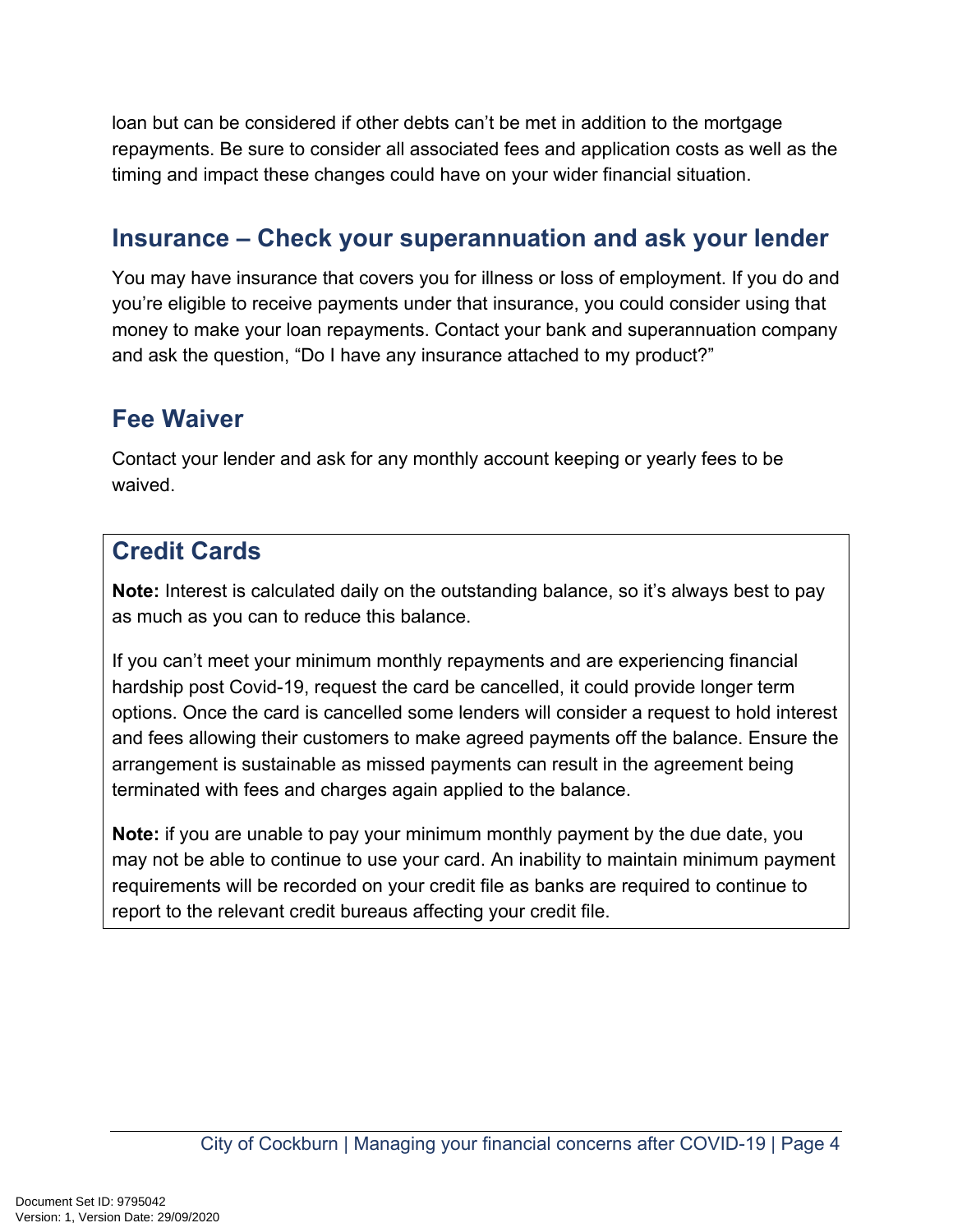# **Selling Your House**

For most people, owning a house is a life-long goal, and selling your home may seem to be a disaster. One of the purposes of this information brochure is to help you find advice and assistance which can help you to keep your home. However, if circumstances such as long-term unemployment, or ill-health make it clear that you can't keep making mortgage payments, a time may come when you need to make a rational and thorough assessment of your position to see if there is a way forward other than selling your home. This should include a skilfully conducted review of your financial position to see what options are open to you. Some points to consider are:

- If a thorough analysis of your financial position and prospects show that you can't keep paying the mortgage, then it is better to sell your house sooner rather than later. If you have equity in the house – that is, the house is worth more than the mortgage secured on it, selling the house sooner will mean you may have some money left after the sale to help you re-establish yourself. If you have negative equity – that is, your house is worth less than the amount owed on your mortgage – selling sooner minimizes the debt left after the sale.
- Do not get money out of your superannuation fund unless you have thorough advice on this from a qualified person such as a financial counsellor. Money you have in a regulated superannuation fund is protected from your creditors, even if you eventually become bankrupt.
- If you have negative equity in your property, you must get the bank's written permission to sell before you put your house on the market. Getting the bank's written permission, and selling the house yourself, is much better than handing back the keys and walking away. If you do this you have no control over the sale, and if your house is left empty, it may be vandalized.
- Plan your finances so that you can move gracefully into a rented house. Having a secure roof over your head is most important for you and your family's welfare. It may be more difficult to get a rental property if you are bankrupt.

# **Bankruptcy**

Bankruptcy may seem attractive if you have very large debts, however you should not become bankrupt unless you have had advice from a qualified person, such as a financial counsellor. Bankruptcy does relieve you of debt owing on a mortgage, however large the amount, but it does have a life-long effect on your financial reputation. It limits your capacity to get credit, travel overseas, or work in some occupations.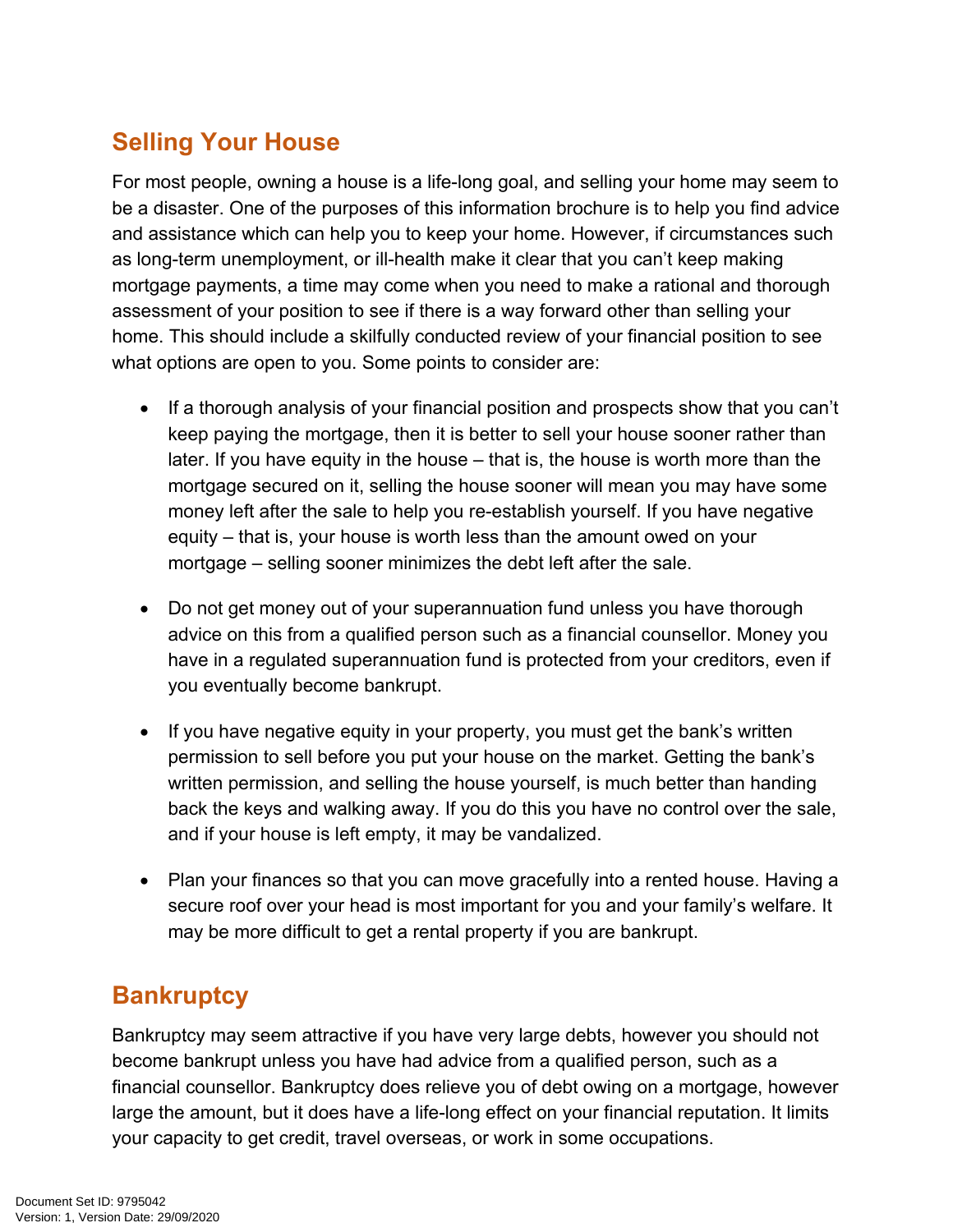#### **Resources**

The Credit Consumer Legal Service WA (CCLSWA) has auto letter generators, fact sheets, and step by step guides on many financial issues. They have information on repossession, credit files, how to manage missed payments and many helpful tools. They can be contacted on **(08) 9221 7066** or visit their resources page **[CCLSWA](https://cclswa.org.au/cclswa-online-resources/)  [Resources: https://cclswa.org.au/cclswa-online-resources/](https://cclswa.org.au/cclswa-online-resources/)**

Money Smart is also an excellent site which includes loan calculators. Visit **[Moneysmart: moneysmart.gov.au](http://moneysmart.gov.au/)**

# **How to proceed if my lender or financial institution won't assist or I am unhappy with my outcome**

- 1. Contact the lender about the outcome and state you wish to make a complaint and they will supply you with the information on how to proceed
- 2. Write a letter/email of complaint to the lender outlining the reasons the outcome is not agreeable. Be sure to state it is a complaint; include your full name, contact details and date. Outline your experience before the complaint was lodged and the issue you want to raise including any emails, letters and phone contact details. Clearly state what you want the bank to do to resolve the situation.

Internal Dispute Resolution (IDR) – If you are not satisfied with the complaints system and outcome you can take your complaint to an external agent.

# **Most lenders and financial institutions require a membership with the Australian Financial Complaints Authority (AFCA) – an external agent.**

They are a not-for-profit scheme that assists individuals and small businesses with disputes. It's important you have tried to resolve the matter with your financial institution before lodging a complaint with AFCA. They will hear complaints about;

- Credit, finance and loans
- Insurance companies
- Banking deposits and payments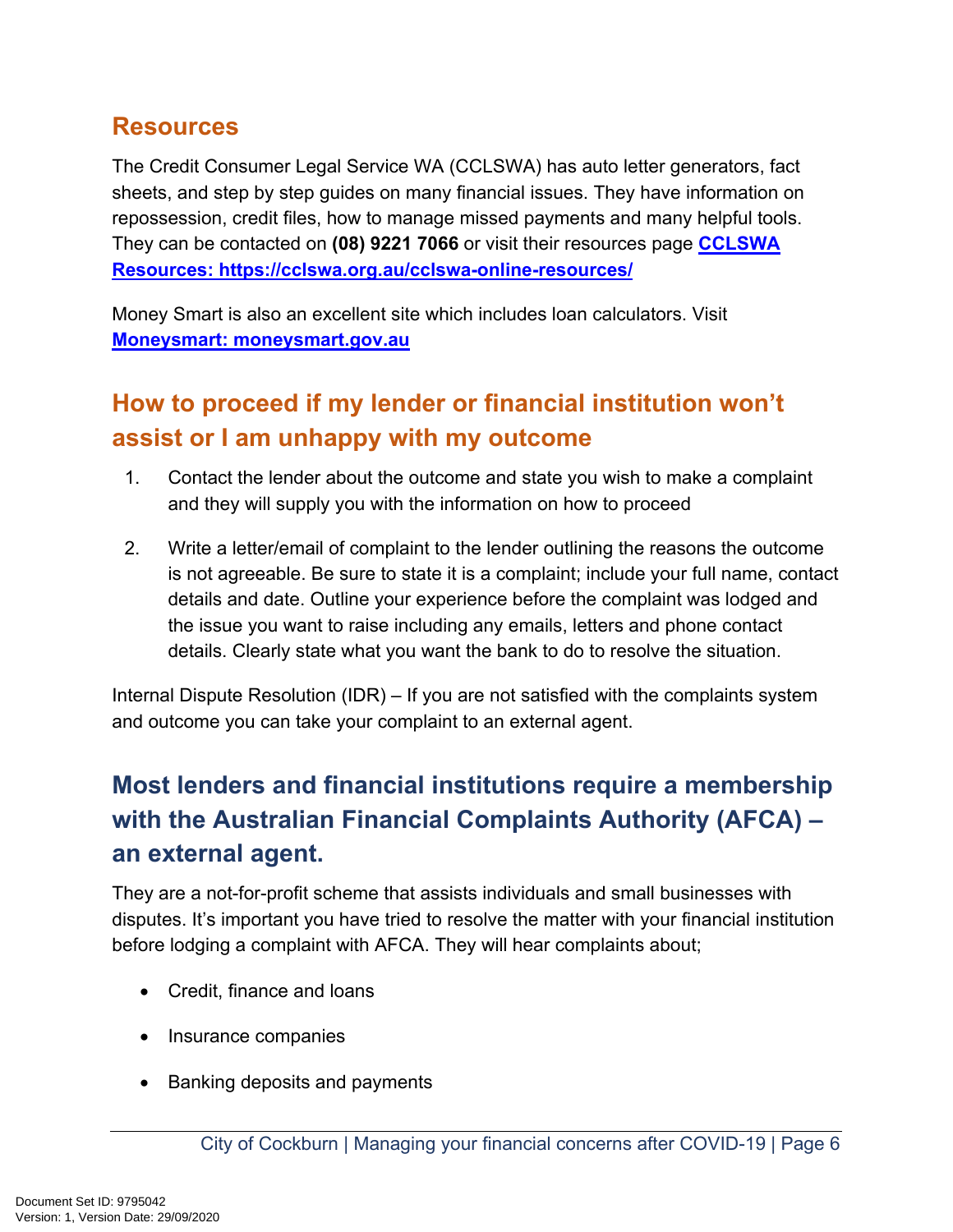- Investments and financial advice
- Superannuation.

They are free to access and can be contacted on **1800 931 678** to make a complaint via phone or ask for a form. You can also complain via their website or get more information on **AFCA:** www.afca.org.au/

External Dispute Resolution (EDR) AFCA

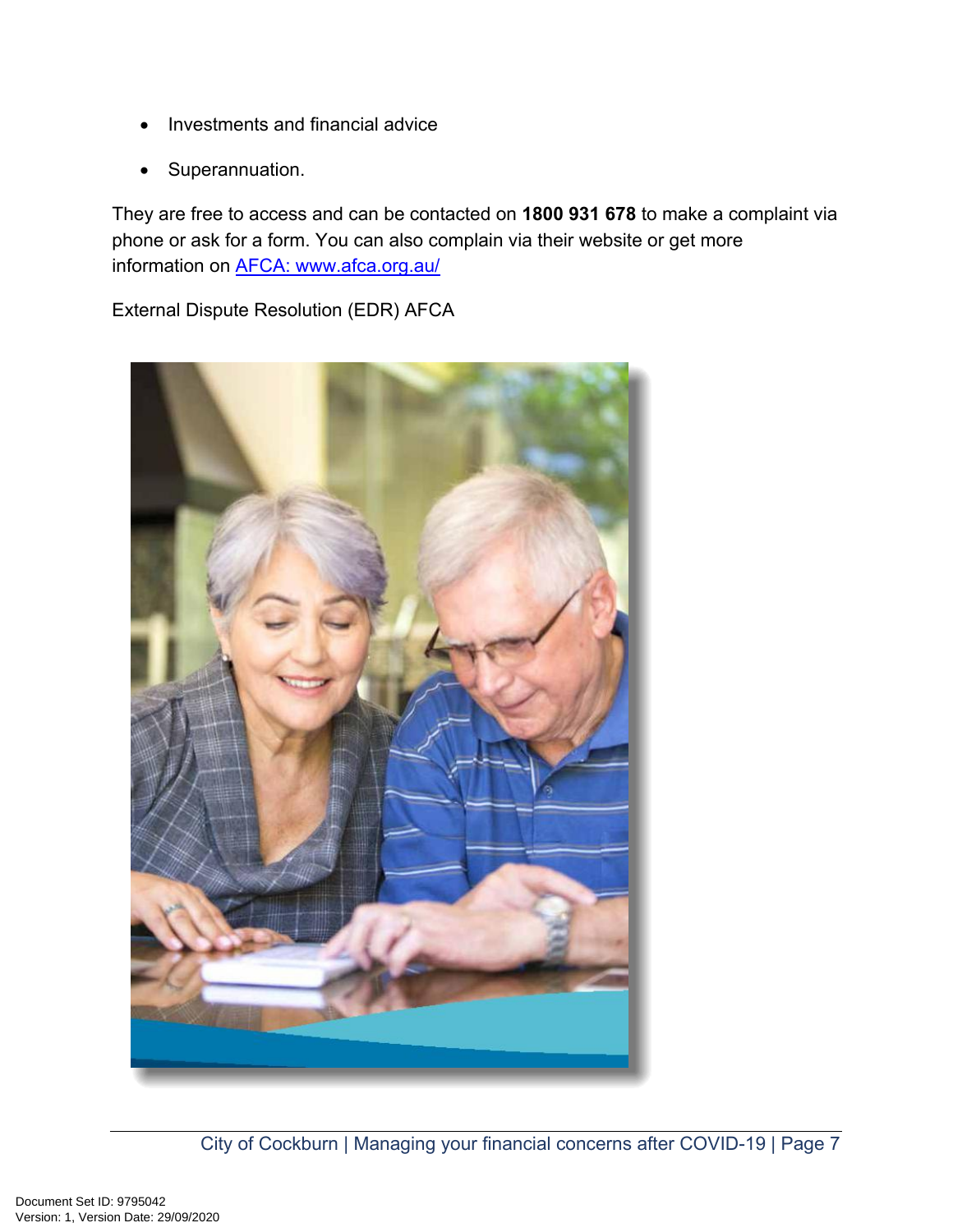### **"Debt" Flowchart**

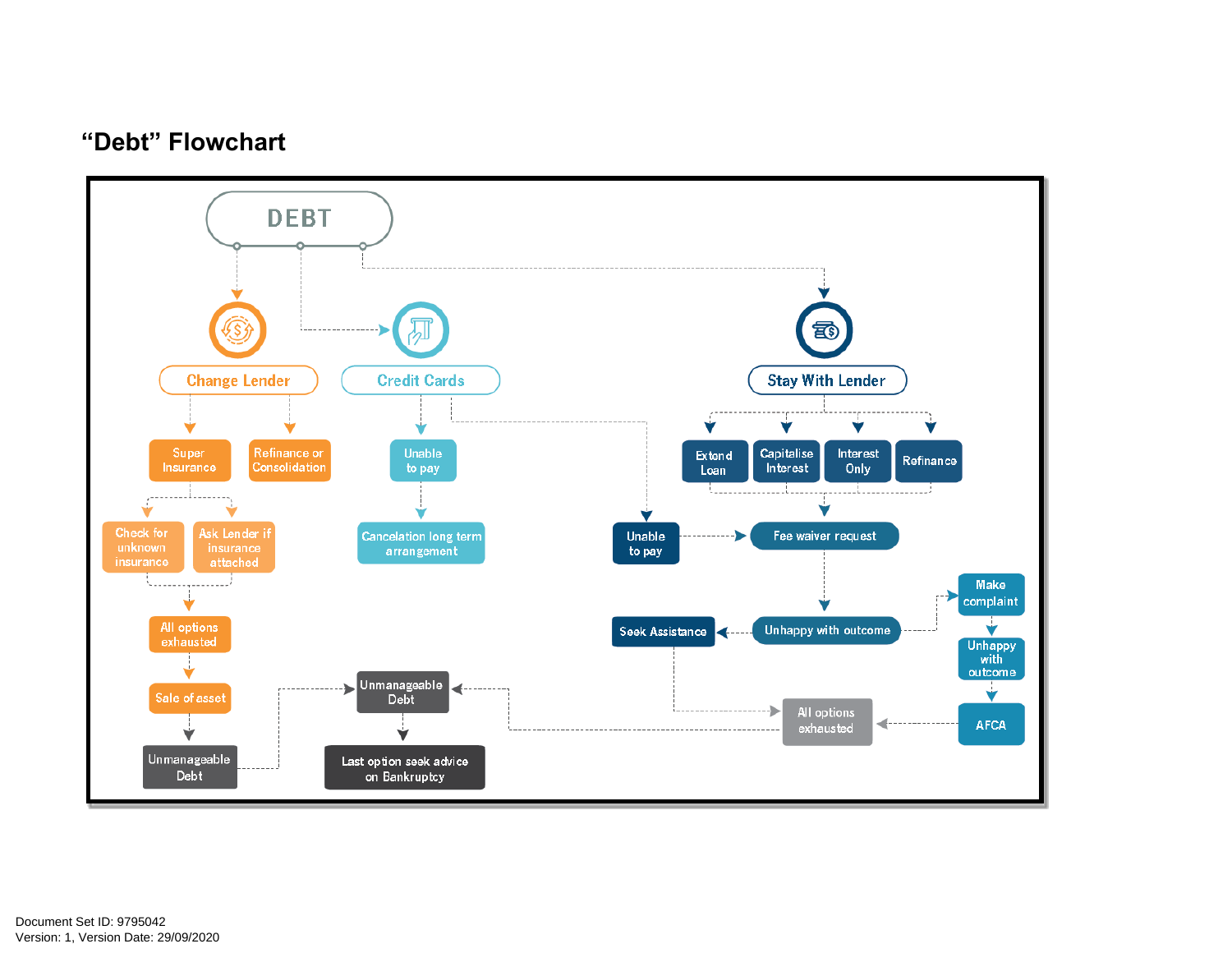The diagram above is a flow chart outlining possible options if you are in debt.

**Debt** is at the top of the chart. From there, there are three starting points: **Change Lender**, **Credit Cards**, and **Stay With Lender**. At each step, arrows point forward to one or more options. The flow chart is presented below as a series of ordered lists.

#### **Change Lender**

- 1. Change Lender
	- a. forward to Super Insurance
	- b. forward to Refinance or Consolidation
- 2. Super Insurance
	- a. forward to Check for unknown insurance
	- b. forward to Ask Lender if insurance attached
- 3. Check for unknown insurance / Ask Lender if insurance attached
	- a. forward to All options exhausted
- 4. All options exhausted
	- a. forward to Sale of asset
- 5. Sale of asset
	- a. forward to Unmanageable Debt
- 6. Unmanageable Debt
	- a. forward to Last option seek advice on Bankruptcy

#### **Credit Cards**

- 1. Credit Cards
	- a. forward to Unable to pay
- 2. Unable to pay
	- a. forward to Cancelation long term arrangement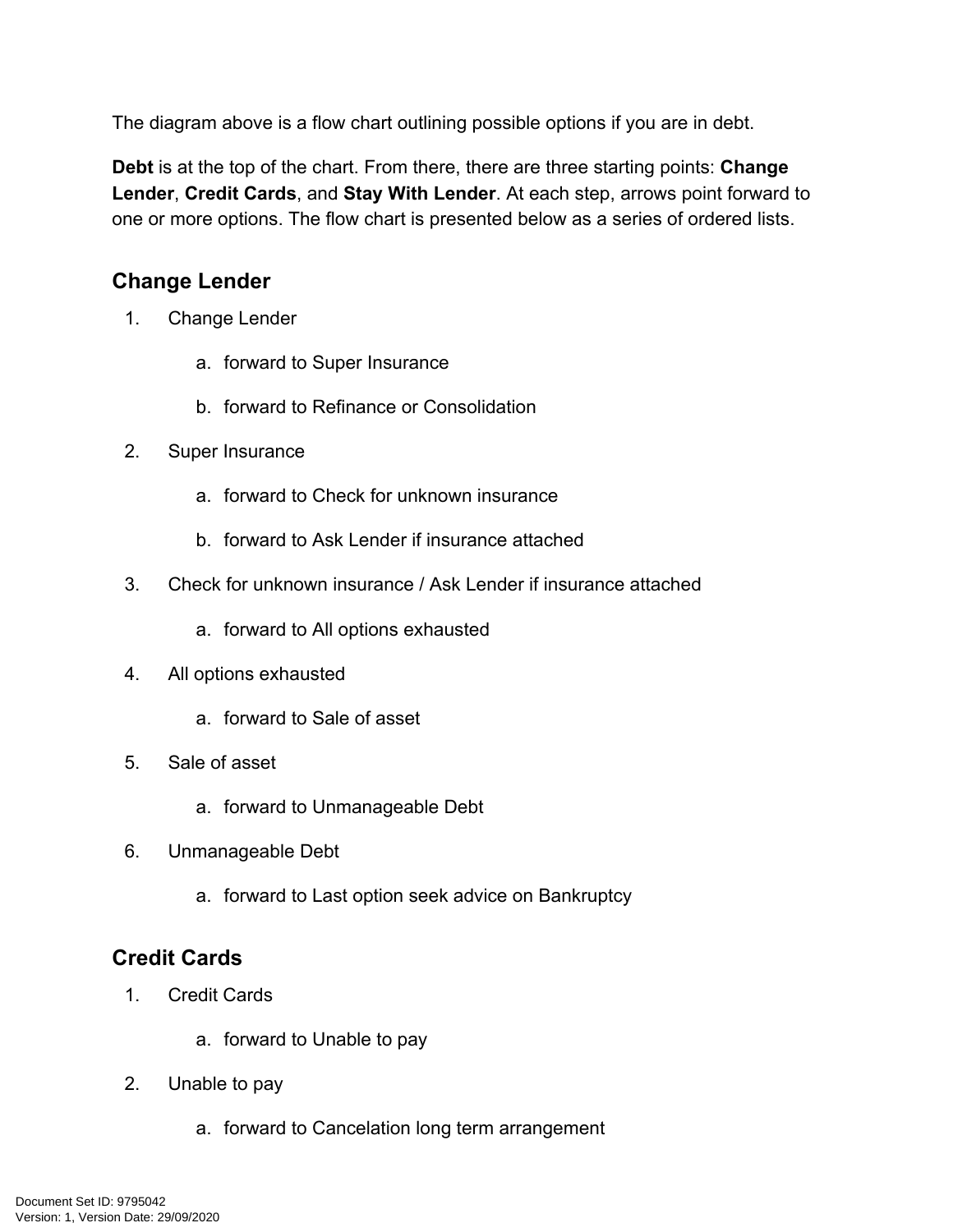b. forward to Stay With Lender: Fee waiver request

#### **Stay With Lender**

- 1. Stay with Lender
	- a. forward to Extend Loan
	- b. forward to Capitalise Interest
	- c. forward to Interest Only
	- d. forward to Refinance
- 2. Extend Loan / Capitalise Interest / Interest Only / Refinance
	- a. forward to Fee waiver request
- 3. Fee waiver request
	- a. forward to Unhappy with outcome
- 4. Unhappy with outcome
	- a. forward to Seek Assistance
	- b. forward to Make complaint
- 5. Seek Assistance
	- a. forward to All options exhausted
- 6. Make complaint
	- a. forward to Unhappy with outcome
- 7. Unhappy with outcome
	- a. forward to AFCA
- 8. AFCA
	- a. forward to All options exhausted
- 9. All options exhausted